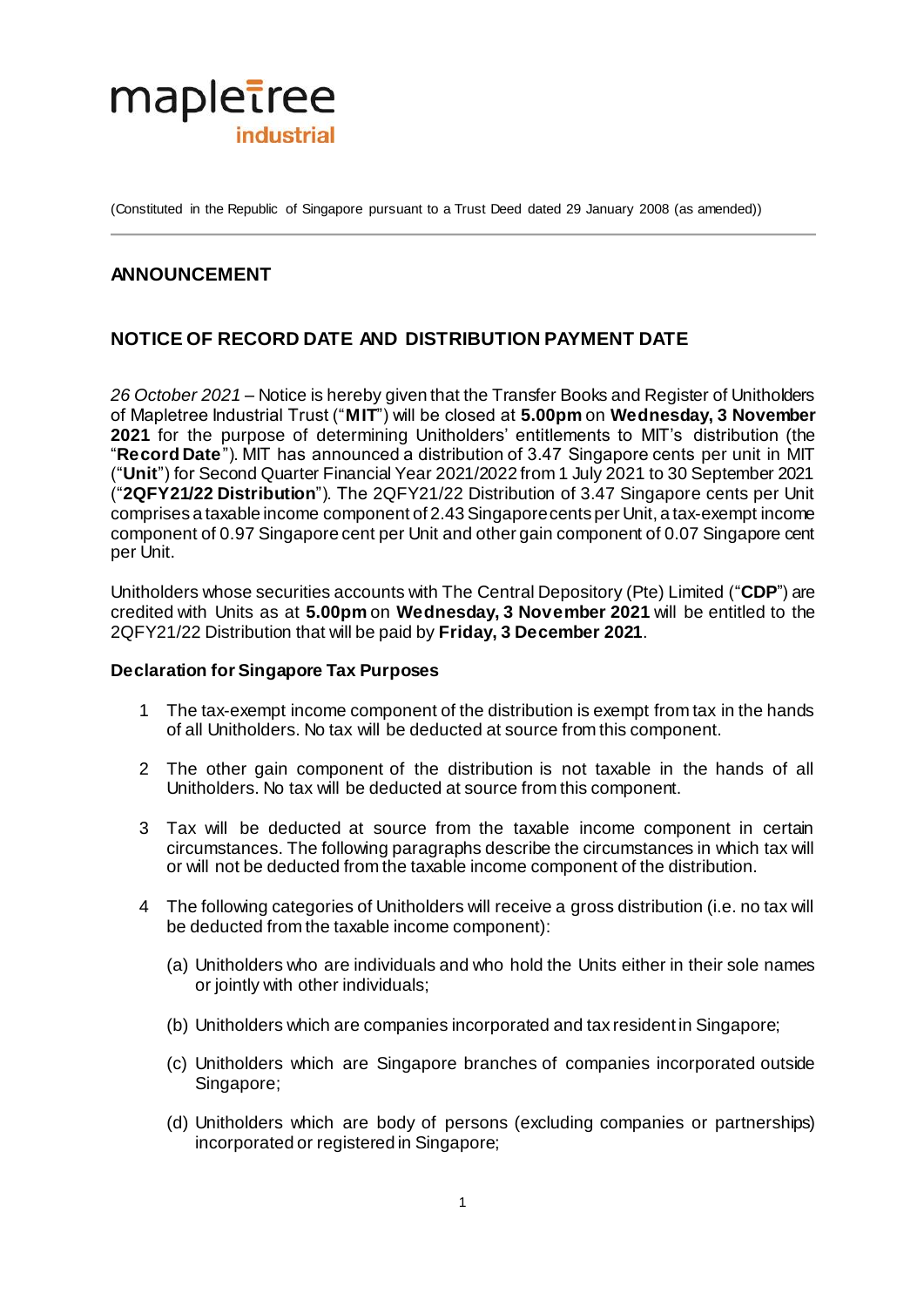- (e) Unitholders which are international organisations that are exempt from tax on such distributions by reason of an order made under the International Organisations (Immunities and Privileges) Act (Cap. 145); and
- (f) Unitholders which are real estate investment trust exchange-traded funds which have been accorded the tax transparency treatment.
- 5 To receive a gross distribution, Unitholders in category 4(b) to 4(f) above must complete a prescribed form – the "Declaration for Singapore Tax Purposes Form" ("**Form A**").
- 6 These categories of Unitholders, unless they are exempt from tax because of their own circumstances, will have to pay income tax subsequently at their own applicable tax rates.
- 7 Unitholders in category 4(a) are not required to submit any form. The gross distribution received by these Unitholders (irrespective of their tax residence status) is exempt from tax. However, this tax exemption does not apply to such Unitholders in respect of distribution derived by them through a partnership in Singapore or from the carrying on of a trade, business or profession.
- 8 Tax at the reduced rate of 10% will be deducted from the distribution made to Unitholders which are:
	- (a) foreign non-individual; and
	- (b) qualifying non-resident fund.
- 9 A foreign non-individual is one who is not a resident of Singapore for income tax purposes and:
	- (a) who does not have any permanent establishment in Singapore; or
	- (b) who carries on any operation through a permanent establishment in Singapore, where the funds used to acquire the Units are not obtained from that operation.
- 10 A qualifying non-resident fund is one that qualifies for tax exemption under section 13CA, 13X or 13Y of the Income Tax Act that is not a resident of Singapore for income tax purposes and:
	- (a) does not have any permanent establishment in Singapore (other than a fund manager in Singapore); or
	- (b) carries on any operation through a permanent establishment in Singapore (other than a fund manager in Singapore), where the funds used to acquire the Units are not obtained from that operation.
- 11 To receive the distribution net of tax deducted at 10%, Unitholders in categories 8(a) and (b) are required to complete **Form A**.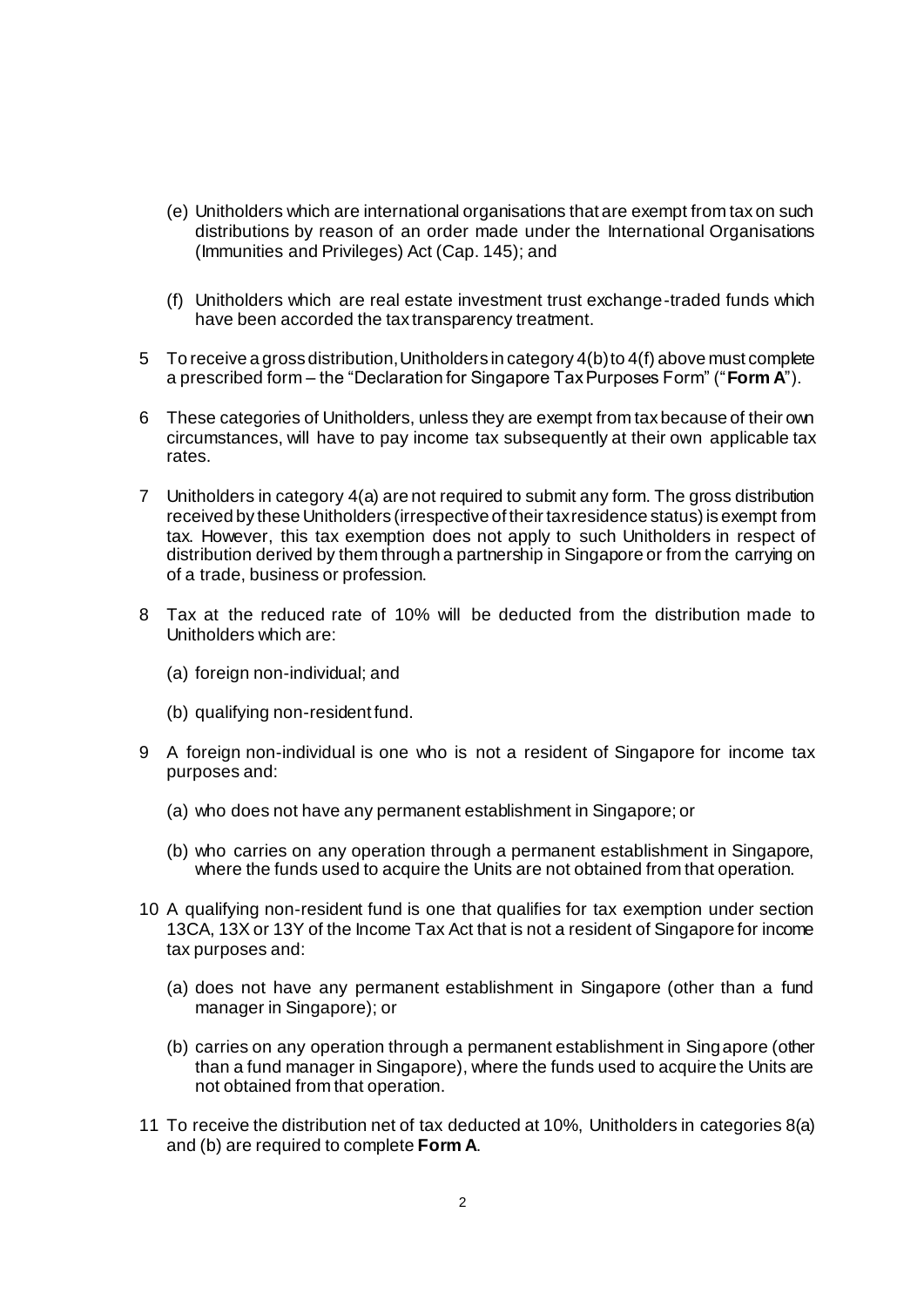- 12 Beneficial owners of Units who hold Units through depository agents will receive:
	- (a) gross distribution if they are persons described in categories  $4(a)$  to  $4(f)$ ; and
	- (b) distribution net of tax deducted at 10% if they are Unitholders described in categories 8(a) and (b) above.
- 13 To receive gross distribution and distribution net of tax deducted at 10%, depository agents are required to complete the "Declaration by Depository Agents for Singapore Tax Purposes Form" ("**Form B**") and its annexes.
- 14 **Form A**and **Form B**(and its annexes) will be sent to Unitholders and depository agents respectively, by MIT's unit registrar (the "**Unit Registrar**"), Boardroom Corporate & Advisory Services Pte. Ltd. located at 50 Raffles Place #32-01 Singapore Land Tower, Singapore 048623, on or around **Monday, 8 November 2021**.
- 15 Unitholders (**Form A**) and the depository agents (**Form B** and its annexes) will have to ensure that their duly completed forms are received by the Unit Registrar by **5.00pm** on **Friday, 19 November 2021**. Failure to comply with any of these requirements will render **Form A** and **Form B** invalid and the Trustee and the Manager of MIT will be obliged to deduct tax at the rate of 17% from the distribution.
- 16 Unitholders who hold Units under the Central Provident Fund Investment Scheme and the Supplementary Retirement Scheme do not have to return any form. They will receive gross distribution.

## **Declaration in Income Tax Return**

This distribution is considered as income for the year 2022. Beneficial owners of the distribution, other than those who are exempted from tax on the distribution or who are entitled to the reduced tax rate of 10%, are required to declare the gross amount of the taxable income component of the distribution as taxable income in their Singapore income tax return for the year of assessment 2023.

## **Important Reminder**

Unitholders and depository agents must complete and return **Form A** or **Form B** (and its annexes) to the Unit Registrar's office by **5.00pm** on **Friday, 19 November 2021** in order to receive the distribution either at gross or at net (after deduction of tax at 10%) as described above.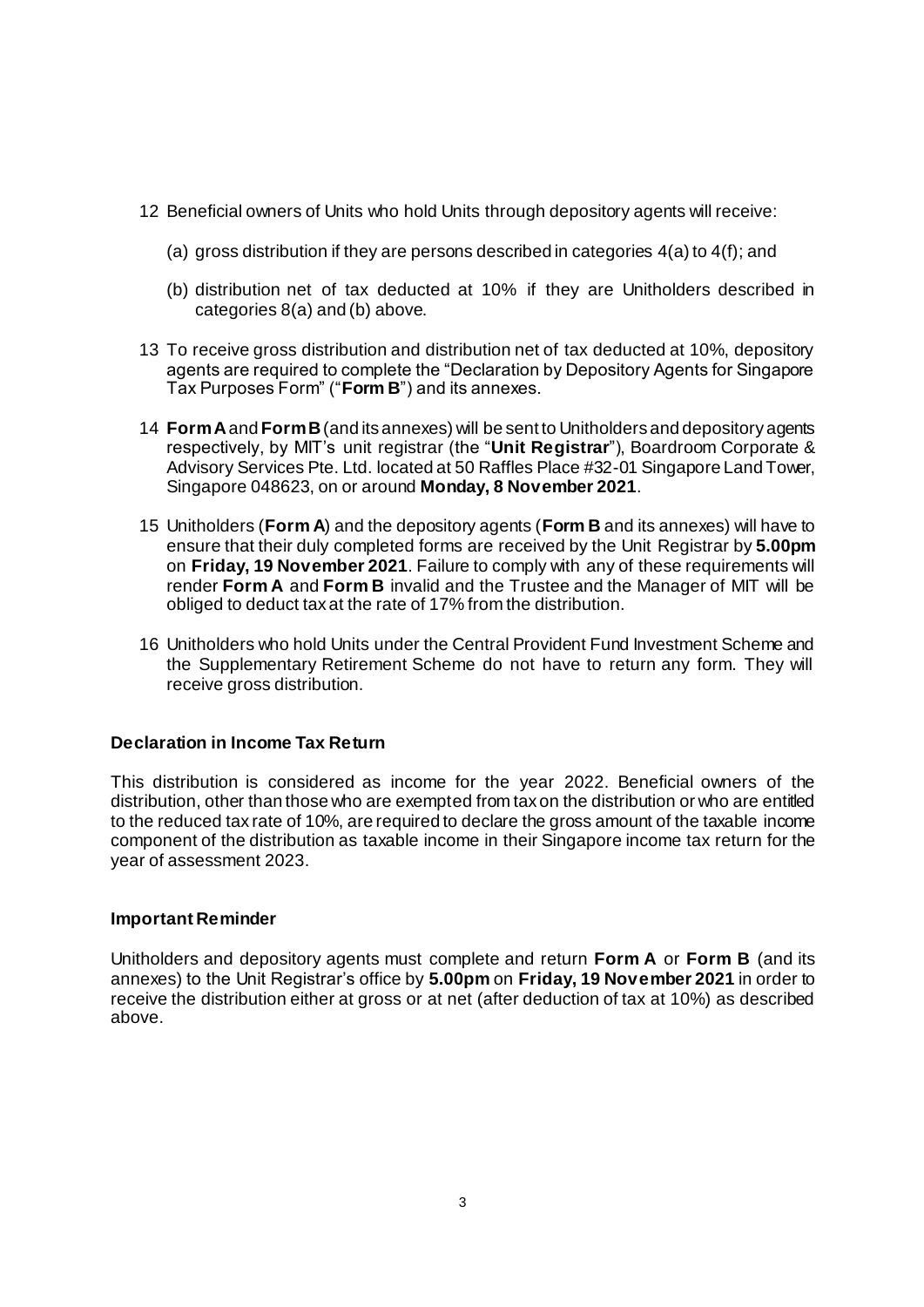### **Important Dates**

| <b>Date</b>                       | <b>Event</b>                                                                                                                                                                                                                                                           |
|-----------------------------------|------------------------------------------------------------------------------------------------------------------------------------------------------------------------------------------------------------------------------------------------------------------------|
| 5.00pm, Monday 1 November 2021    | Last day of trading on "cum" basis                                                                                                                                                                                                                                     |
| 9.00am, Tuesday 2 November 2021   | Units will be traded ex-distribution                                                                                                                                                                                                                                   |
| 5.00pm, Wednesday 3 November 2021 | Closure of MIT's Transfer Books and Register of<br><b>Unitholders</b>                                                                                                                                                                                                  |
| 5.00pm, Friday 19 November 2021   | Unitholders and depository agents must have<br>completed and returned Form A or Form B, as<br>applicable, to the Unit Registrar (Boardroom<br>Corporate & Advisory Services Pte. Ltd. located<br>at 50 Raffles Place #32-01 Singapore Land<br>Tower, Singapore 048623) |
| Friday, 3 December 2021           | Payment of distribution                                                                                                                                                                                                                                                |

Should Unitholders have any queries in relation to these procedures, please do not hesitate to contact:

Melissa TAN Director, Investor Relations Tel: +65 6377 6113 Email: [melissa.tanhl@mapletree.com.sg](mailto:melissa.tanhl@mapletree.com.sg)

CHENG Mui Lian Manager, Investor Relations Tel: +65 6377 4536 Email: [cheng.muilian@mapletree.com.sg](mailto:cheng.muilian@mapletree.com.sg)

Or visit MIT's website at [www.mapletreeindustrialtrust.com](http://www.mapletreeindustrialtrust.com/)

By order of the Board Wan Kwong Weng Joint Company Secretary Mapletree Industrial Trust Management Ltd. (Company Registration No. 201015667D) As Manager of Mapletree Industrial Trust